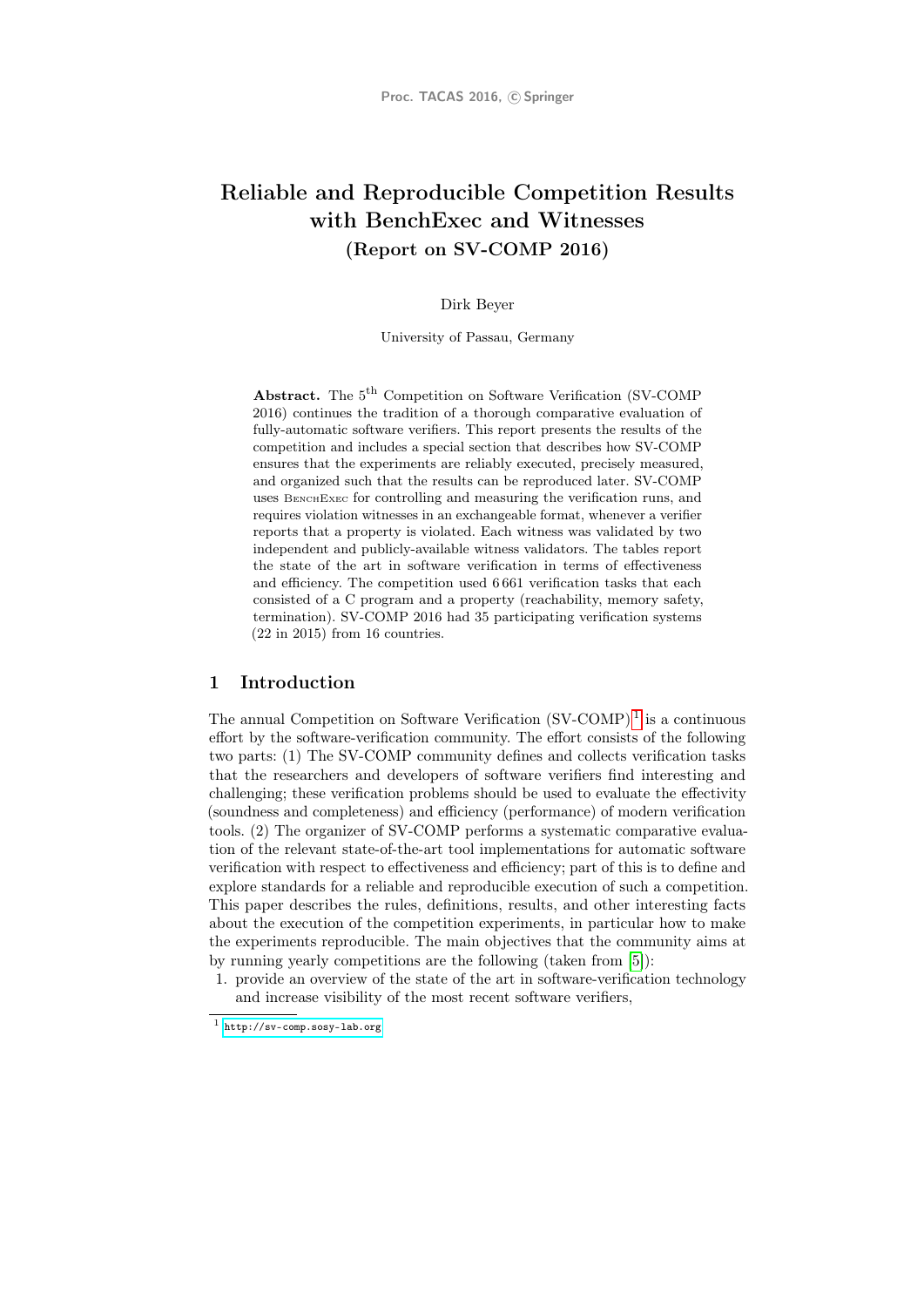- 2. establish a repository of software-verification tasks that is publicly available for free use as standard benchmark suite for evaluating verification software,
- 3. establish standards that make it possible to compare different verification tools including a property language and formats for the results, and

4. accelerate the transfer of new verification technology to industrial practice. There is consensus that (1) and (2) are already achieved, but need continuous improvement: the community of research groups and verifiers that participate in SV-COMP is increasing, and the set of verification tasks needs even more diversity, growing, and quality assurance. The repository and the issue tracker show that there was considerable effort spent on consolidating the verification tasks, in terms of consistency and quality. Regarding (3), the simple syntax of the property language works well for SV-COMP, while it would be great to increase the supported fragment of LTL. The standard witness language as a common, exchangeable format was a big step forward in terms of standardization. The requirement in SV-COMP that bug reports are counted only if the bug is reproducible, i.e., the witness can be re-played on a different machine with a different validation tool, makes it easier to understand problems. We received positive feedback in terms of Objective (4), but we cannot evaluate this here. Related Competitions. SV-COMP is complemented by two other competitions in the field of software verification: RERS<sup>[2](#page-0-0)</sup> and VerifyThis<sup>[3](#page-0-0)</sup>. While SV-COMP performs reproducible experiments in a controlled environment (dedicated resources, resource limits), the RERS Challenges gives more room for exploring combinations of interactive with automatic approaches without limits on the resources, and the VerifyThis Competition focuses on evaluating approaches and ideas rather than on fully-automatic verification. The report on SV-COMP 2014

#### 2 Procedure

The procedure for the competition organization did not change in comparison to the past SV-COMP editions [\[2,](#page-14-2) [3,](#page-14-3) [4,](#page-14-1) [5\]](#page-14-0). SV-COMP was again an open competition where all verification tasks were known before the submission of the participating verifiers, such that there were no surprises and developers were able to train the verifiers. In the benchmark submission phase, we collected and classified new verification tasks, in the training phase, the teams inspected verification tasks and trained their verifiers, and in the evaluation phase, verification runs were preformed with all competition candidates and the system descriptions were reviewed by the competition jury. As in the last years, the participants received the preliminary results of their verifier per e-mail for inspection, after which the results were publicly announced.

provides a more comprehensive list of other competitions [\[4\]](#page-14-1).

## 3 Definitions, Formats, and Rules

Verification Task. The definition of verification task was not changed (taken from [\[4\]](#page-14-1)). A verification task consists of a C program and a property. A verifica-

 $^2$  <http://rers-challenge.org>  $^{-3}$  <http://etaps2015.verifythis.org>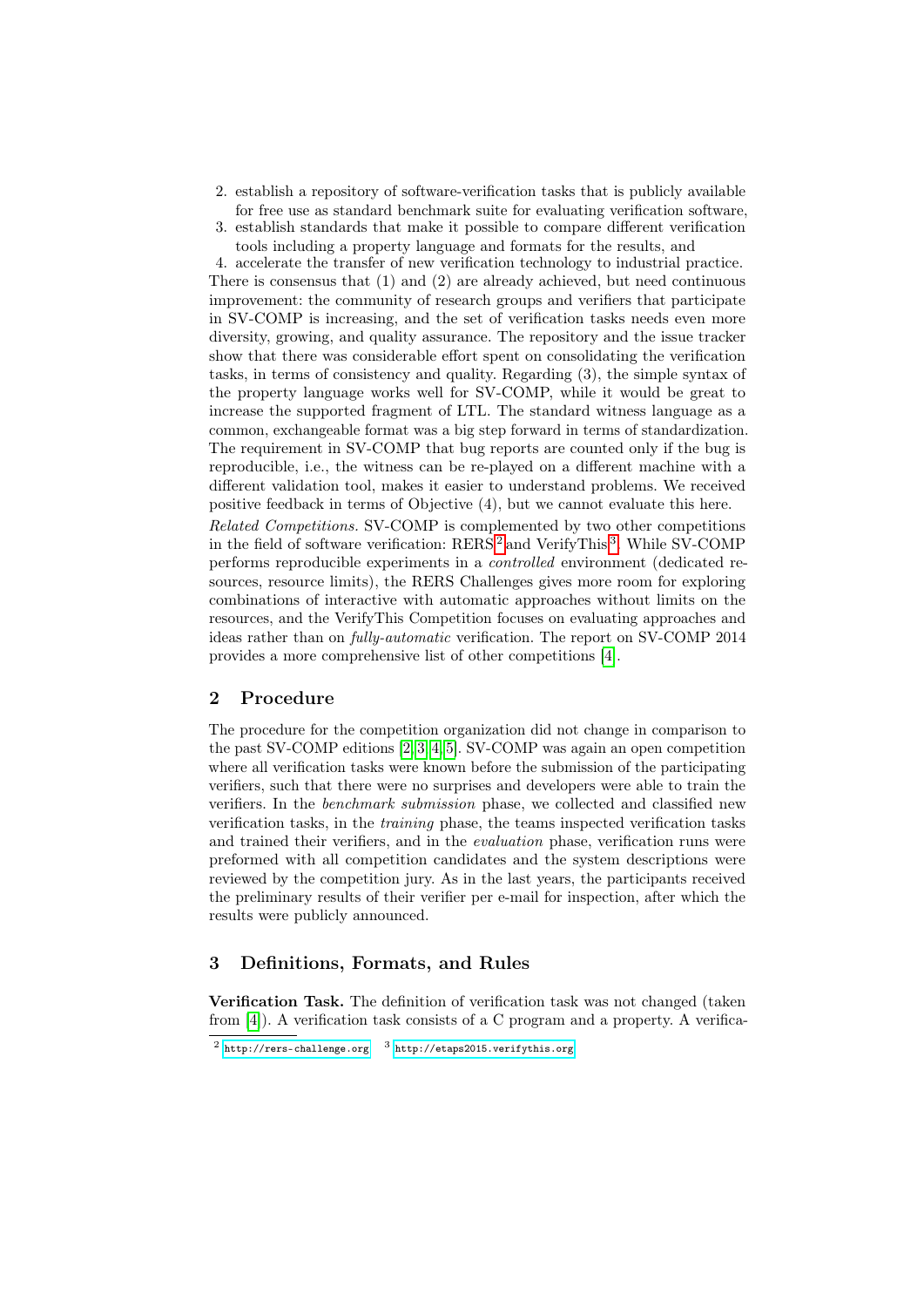tion run is a non-interactive execution of a competition candidate on a single verification task, in order to check whether the following statement is correct: "The program satisfies the property." The result of a verification run is a triple (answer, witness, time). answer is one of the following outcomes:

TRUE: The property is satisfied (i.e., no path that violates the property exists). False: The property is violated (i.e., there exists a path that violates the property) and a counterexample path is produced and reported as witness.

Unknown: The tool cannot decide the problem, or terminates abnormally, or exhausts the computing resources time or memory (i.e., the competition

candidate does not succeed in computing an answer True or False).

The component witness [\[6\]](#page-14-4) was this year mandatory only for False answers; in the future, witnesses are also required for True answers. SV-COMP was supported by the two witness validators CPACHECKER and UAUTOMIZER. time is measured as consumed CPU time until the verifier terminates, including the consumed CPU time of all processes that the verifier started [\[8\]](#page-14-5).

If the wall time was larger than the CPU time, then the TIME is set to the wall time. If TIME is equal to or larger than the time limit (15 min), then the verifier is terminated and the answer is set to 'timeout' (and interpreted as Unknown). Categories. The collection of verification tasks, which represents the current interest and abilities of tools for software verification, is arranged into categories, according to the characteristics of the programs and the properties to be verified. The assignment was proposed and implemented by the competition chair, and approved by the competition jury. For the 2016 edition of SV-COMP, a total of 10 categories were defined. The structure of categories is illustrated in Fig. [1](#page-2-0) and described in more detail on the competition web site<sup>[4](#page-0-0)</sup>. As a new feature of the competition, a new (meta) category Falsification was defined, which was meant to explore bug hunting capabilities of verifiers that are not able to construct correctness proofs. The new category consisted of all verification tasks with safety properties, and any answers True were ignored. The categories, their defining category-set files, and the con-

<span id="page-2-0"></span>

Fig. 1: Categories (generated by GRAPHVIZ)

 $^4$  <http://sv-comp.sosy-lab.org/2016/benchmarks.php>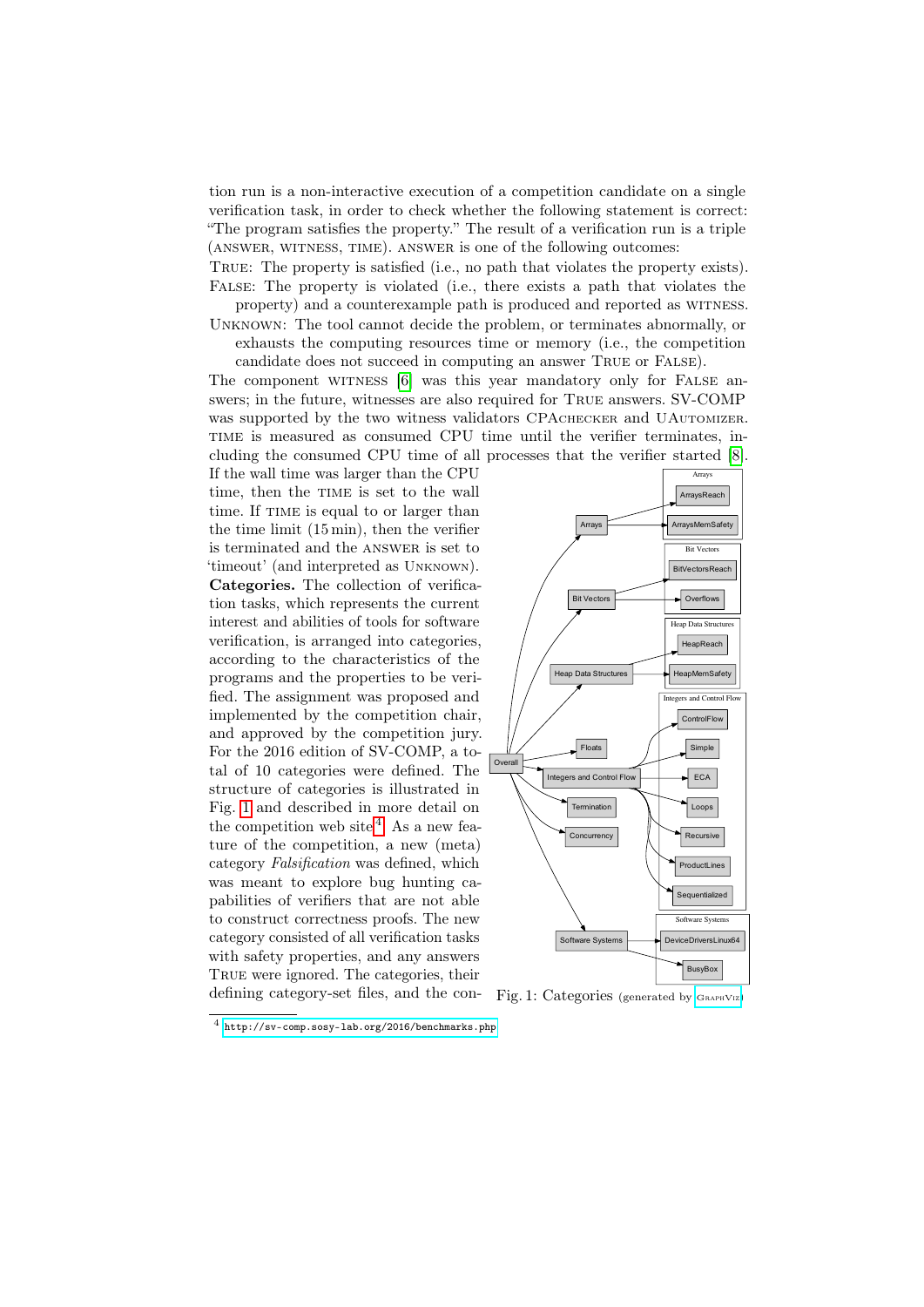<span id="page-3-0"></span>Table 1: Properties used in the competition (cf. [\[5\]](#page-14-0) for more details)

| Formula           | Interpretation / Syntax of property                                               |
|-------------------|-----------------------------------------------------------------------------------|
| $G$ ! call(foo()) | A call to function foo is not reachable on any finite execution.                  |
|                   | CHECK(init(main()), LTL(G!call( VERIFIER $error()$ )))                            |
| G valid-free      | All memory deallocations are valid (counterexample: invalid free).                |
|                   | More precisely: There exists no finite execution of the program                   |
|                   | on which an invalid memory deallocation occurs.                                   |
|                   | $CHECK (init(min))), LTL(G valid-free)$ )                                         |
| G valid-deref     | All pointer dereferences are valid (counterexample: invalid                       |
|                   | dereference). More precisely: There exists no finite execution of                 |
|                   | the program on which an invalid pointer dereference occurs.                       |
|                   | $CHECK (init (main)), LTL(G valid-derived))$                                      |
|                   | G valid-memtrack All allocated memory is tracked, i.e., pointed to or deallocated |
|                   | (counterexample: memory leak). More precisely: There exists                       |
|                   | no finite execution of the program on which the program lost                      |
|                   | track of some previously allocated memory.                                        |
|                   | $CHECK (init (main)), LTL(G valid-memtrack) )$                                    |
| F end             | All program executions are finite and end on proposition end,                     |
|                   | which marks all program exits (counterexample: infinite loop).                    |
|                   | More precisely: There exists no execution of the program on                       |
|                   | which the program never terminates.                                               |
|                   | CHECK $(\text{init}(\text{main})), \text{LTL}(F \text{ end})$ )                   |
|                   |                                                                                   |
|                   |                                                                                   |

<span id="page-3-1"></span>

| Table 2: Scoring schema for SV-COMP 2016 |  |                                                           |  |  |  |
|------------------------------------------|--|-----------------------------------------------------------|--|--|--|
| Reported result Points Description       |  |                                                           |  |  |  |
| <b>UNKNOWN</b>                           |  | 0 Failure to compute verification result                  |  |  |  |
| FALSE correct                            |  | +1 Violation of property in program was correctly found   |  |  |  |
| <b>FALSE</b> incorrect                   |  | $-16$ Violation reported but property holds (false alarm) |  |  |  |
| TRUE correct                             |  | $+2$ Correct program reported to satisfy property         |  |  |  |
| TRUE incorrect                           |  | $-32$ Incorrect program reported as correct (wrong proof) |  |  |  |

tained programs are explained in more detail under [Verification Tasks](http://sv-comp.sosy-lab.org/2015/benchmarks.php) on the competition web site.

Properties and Their Format. For the definition of the properties and the property format we refer to the previous competition report [\[5\]](#page-14-0). All specifications are available as .prp files in the respective directories of the benchmark categories in the repository. Table [1](#page-3-0) lists the properties and their syntax as overview.

Evaluation by Scores and Run Time. In order to reflect the steady progress towards completeness and soundness of verification tools, the scoring schema was again adjusted in order to increase the penalty for wrong results. Table [2](#page-3-1) provides the overview. The ranking is decided based on the sum of points (normalized for meta categories) and for equal sum of points according to success run time, which is the total CPU time over all verification tasks for which the verifier reported a correct verification result. Opt-out from Categories and Score Normalization for Meta Categories was done as described previously [\[3\]](#page-14-3) (page 597). The Competition Jury consists again of the chair and one member of each participating team. Team representatives of the jury are listed in Table [3.](#page-6-0)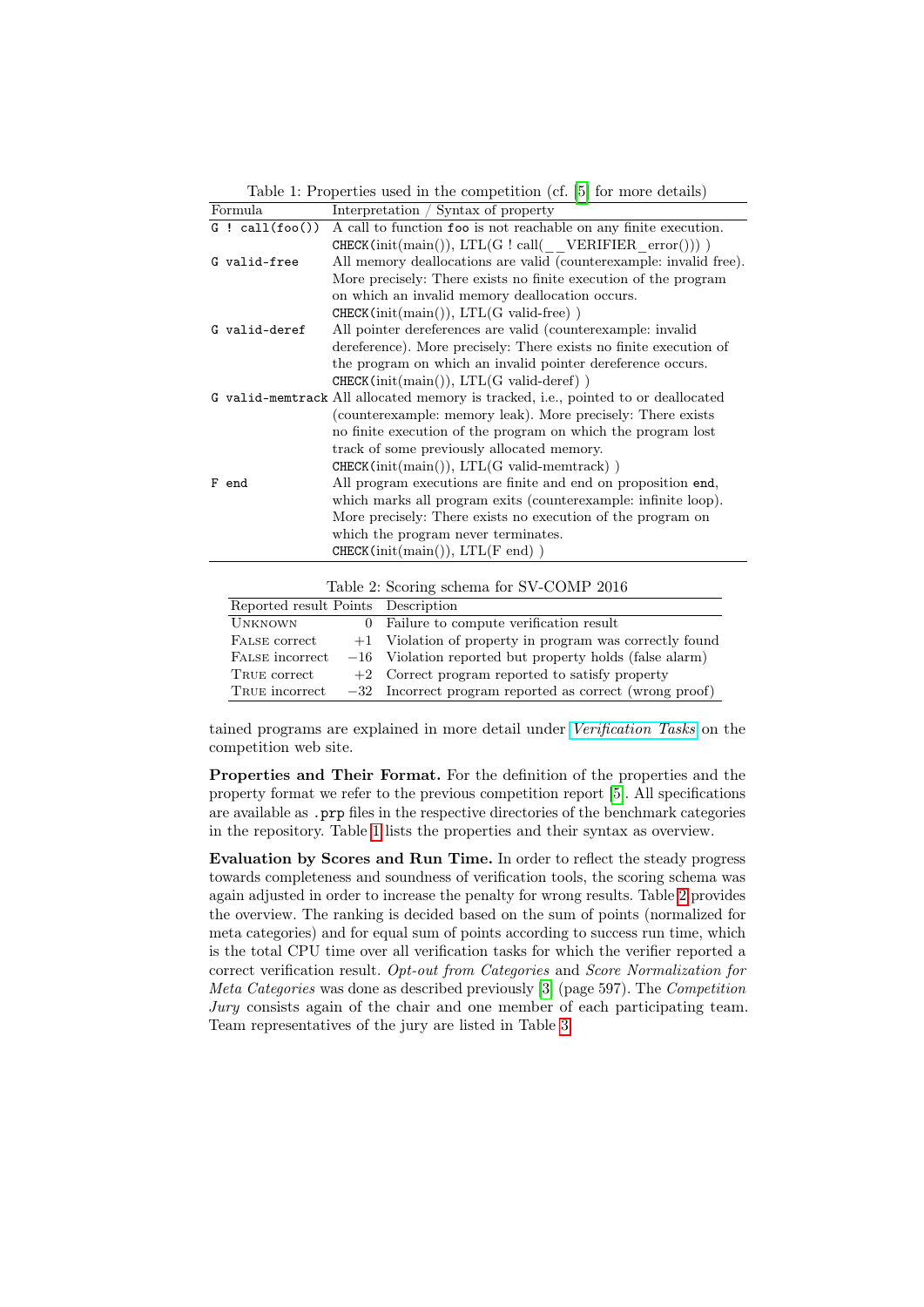<span id="page-4-0"></span>

Fig. 2: Setup: components that support reproducibility are highlighted in green

## 4 Reproducibility

One of the main goals of SV-COMP is to make the competition as transparent and reproducible as possible. To achieve this goal, it is necessary to control as many as possible of the variables that might influence the results. Figure [2](#page-4-0) gives an overview over the components that contribute to the reproducible setup of SV-COMP.

BenchExec: Precise Controlling and Measurement of Resources (e). For scientifically valid experiments, we require for each verification run a reliable assignment and controlling of computing resources (cores, memory, CPU time), and a precise measurement. There are several requirements that experiments of a competition such as SV-COMP have to fulfill [\[8\]](#page-14-5): (i) accurate measurement and reliable enforcement of limits for CPU time and memory, (ii) reliable termination of processes (including all child processes), and (iii) correct assignment of local memory (for NUMA architectures). We use BENCHEXEC<sup>[5](#page-0-0)</sup> to perform all SV-COMP experiments, because this benchmarking framework lets us conveniently benefit from the modern resource control and measurement mechanisms that the Linux kernel offers.

Repository of Verification Tasks (a). The verification tasks are organized in a public repository  $6$ . The repository was moved to GITHUB in order to support an issue tracker and to efficiently handle contributions from the community via pull requests. The more appropriate logging of change history and issues gives credit to people that contribute. Furthermore, the continuous-integration system TravisCI is used to ensure that the verification tasks are compilable by Gcc and CLANG. The move to GITHUB also had a positive effect on the activity on the benchmark suite: more people are involved, and more fixes to verification tasks were contributed. For reproducing the results of SV-COMP, the exact versions of the verification tasks as used for SV-COMP 2016 are available via the PGP-signed tag 'svcomp16' in the git repository.

 $^5$  <https://github.com/sosy-lab/benchexec>  $^{-6}$  <https://github.com/sosy-lab/sv-benchmarks>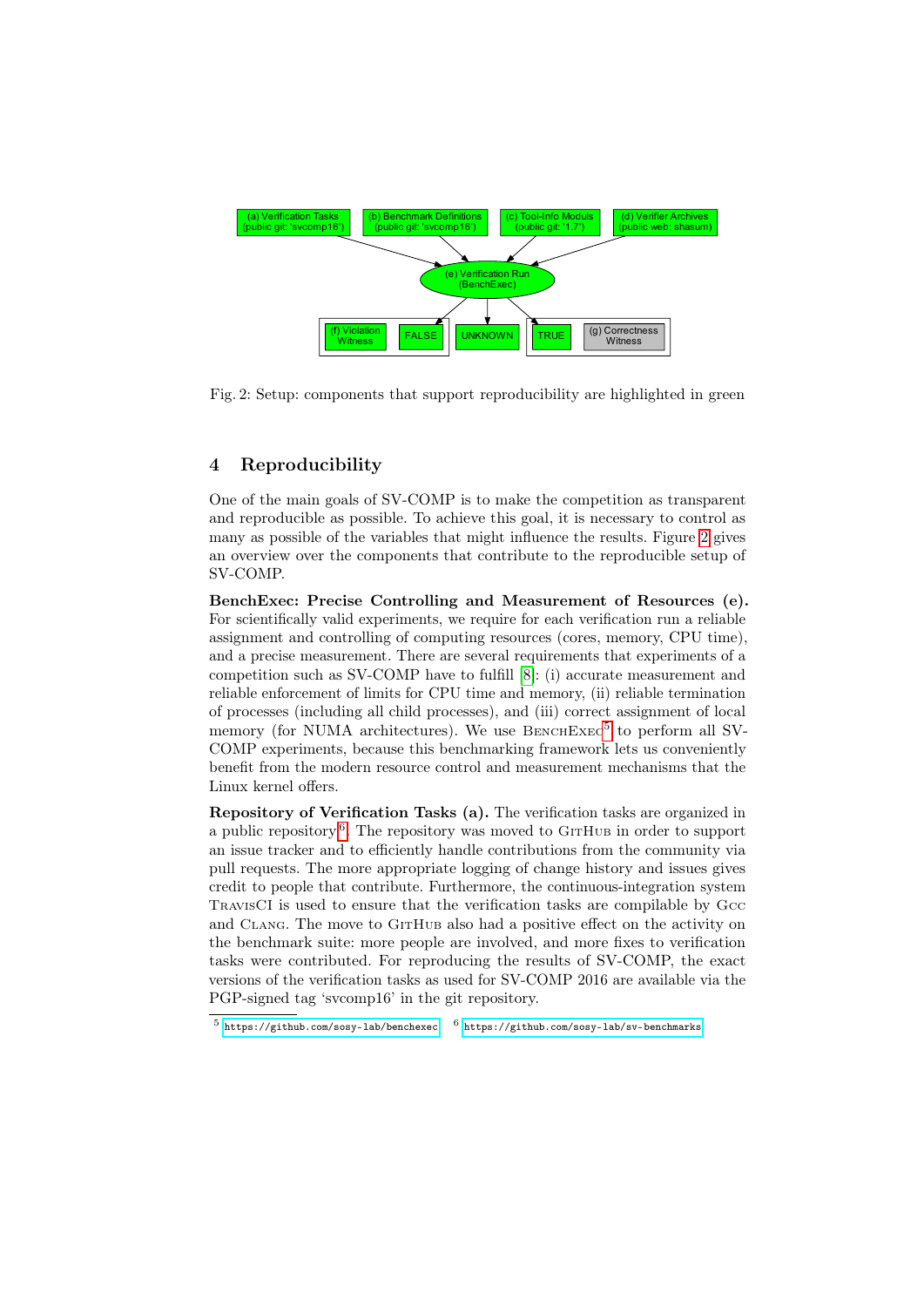Benchmark Definitions (b). For executing verification runs, we need to know for each verifier, (i) which verification tasks need to be given to the verifier (derived from participation declaration) and (ii) which parameters need to be passed to the verifier (there are global parameters that are specified for all categories, and there are specific parameters such as the bit architecture and memory model). The benchmark definitions are XML files in the format that BENCHEXEC expects; they are collected in a specific repository for SV-COMP<sup>[7](#page-0-0)</sup>, in which the PGP-signed tag 'svcomp16' points to the exact versions that were used in SV-COMP 2016.

Tool-Specific Information (c). In order to successfully execute a verifier and correctly interpret its results, a tool-info module needs to be provided to BenchExec. First, the command-line to properly invoke the verifier (including source and property file as well as the options) is assembled from the parts specified in the benchmark definition (b). Second, the (tool-specific) information that the verifier produces needs to be interpreted and translated into the uniform SV-COMP result (True, False(p), Unknown). The tool-info modules that were used in SV-COMP 2016 are available in BenchExec release 1.7.

Verifier Archive (d). The verifiers are provided in an archive containing a license (that permits academic use, use in SV-COMP, and reproducing the results) and all parts that are needed to execute the verifier (statically-linked executables, all components that are required in a certain version, or for which no standard Ubuntu package is available, are included). The verifiers and the above-mentioned components are provided on the systems-description page of the SV-COMP web site<sup>[8](#page-0-0)</sup>, together with the SHA1 hashes for verification of consistency.

Violation Witnesses (f). SV-COMP counts answers False only if a valid witness according to an exchangeable, machine-readable format is part of the result triple as witness. This means that each verification run must be followed by a validation run that checks if the witness adheres to the exchange format and can be reproduced. The time limit for a validation run was set to 10 % of the CPU time for a verification run, i.e., the witness validation was limited to 90 s. The purpose of the tighter resource limit is to avoid delegating verification work to the validator. This ensures a high quality of assignment of scores: if a verifier claims a found bug but is not able to provide a witness, then no score is assigned. The witness format and the validation process is explained on the web page<sup>[9](#page-0-0)</sup>. More details on witness validation is given in a related research article [\[6\]](#page-14-4).

Correctness Witnesses (g). Although SV-COMP requires since its second edition (2013) that each result must be accompanied by a witness, this requirement was not enforced for the answer True, mainly due to the lack of validators for correctness witnesses. This year, there was a demonstration category on validation of correctness witnesses, with the purpose to get prepared for witness validation for correctness results in the future.

 $^7$  <https://github.com/sosy-lab/sv-comp>  $^{-8}$  <http://sv-comp.sosy-lab.org/2016/systems.php>

 $^9$  <http://sv-comp.sosy-lab.org/2016/witnesses/>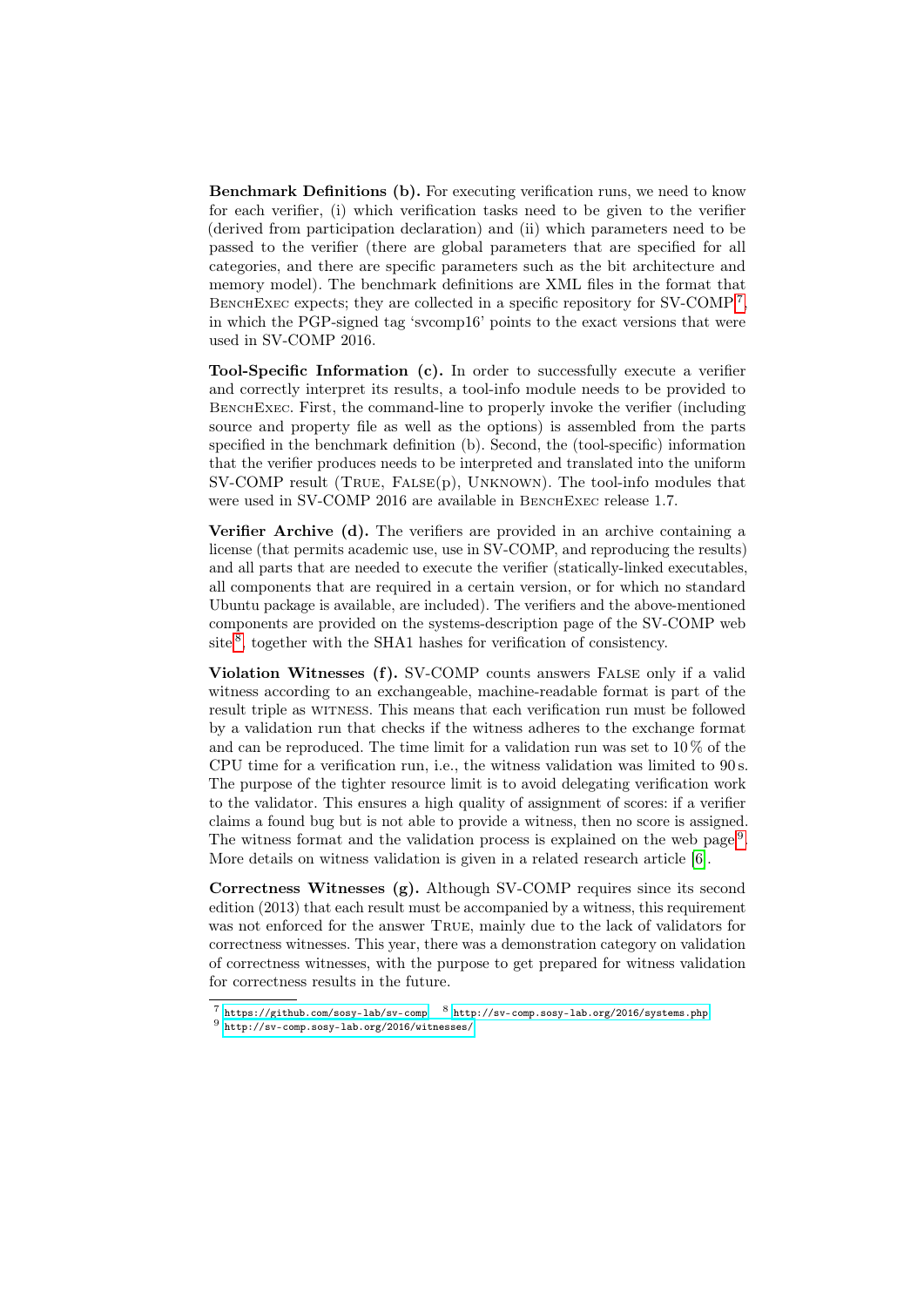## 5 Results and Discussion

For the fifth time, the competition experiments represent the state of the art in fully-automatic and publicly-available software-verification tools. The report shows the improvements of the last year, in terms of effectiveness (number of verification tasks that can be solved, correctness of the results, as accumulated in the score) and efficiency (resource consumption in terms of CPU time). The results that are presented in this article were approved by the participating teams.

| Participant       | Ref.               | Jury member                             | Affiliation                 |
|-------------------|--------------------|-----------------------------------------|-----------------------------|
| 2LS               | $[31]$             | Peter Schrammel                         | U Oxford, UK                |
| APROVE            | [33]               | Jera Hensel                             | RWTH Aachen, Germany        |
| <b>BLAST</b>      | [32]               | Vadim Mutilin                           | ISPRAS, Russia              |
| CASCADE           | [35]               | Wei Wang                                | New York U, USA             |
| CBMC              | [22]               | Michael Tautschnig                      | Queen Mary U London, UK     |
| <b>CEAGLE</b>     |                    | Dexi Wang                               | Tsinghua U, China           |
| CEAGLE-ABSREF     |                    | Guang Chen                              | Tsinghua U, China           |
| <b>CIVL</b>       | $[36]$             | Stephen Siegel                          | U Delaware, USA             |
| $CPA-BAM$         | 14                 | Karlheinz Friedberger U Passau, Germany |                             |
| $CPA-KIND$        | $[7]$              | Matthias Dangl                          | U Passau, Germany           |
| $CPA$ -REFSEL     | $[9]$              | Stefan Löwe                             | U Passau, Germany           |
| $CPA-SEQ$         | 12                 |                                         | U Passau, Germany           |
| <b>DIVINE</b>     | $[37]$             | Vladimír Štill                          | Masaryk U, Czech Republic   |
| <b>ESBMC</b>      | [24]               | Mikhail Ramalho                         | U Southampton, UK           |
| $ESBMC+DEFHK$     | [28]               | Lucas Cordeiro                          | Federal U Amazonas, Brazil  |
| FOREST            | 13                 | Pablo Sanchez                           | U Cantabria, Spain          |
| FORESTER          | [18]               | Ondřej Lengál                           | Brno UT, Czech Republic     |
| <b>HIPREC</b>     | [23]               | Quang Loc Le                            | National U, Singapore       |
| <b>IMPARA</b>     |                    | Björn Wachter                           | U Oxford, UK                |
| LAZY-CSEO         | $[19]$             | Omar Inverso                            | Gran Sasso Sc. Inst., Italy |
| <b>LCTD</b>       | [30]               | Keijo Heljanko                          | Aalto U, Finland            |
| LPI.              | $[20]$             | George Karpenkov                        | VERIMAG, France             |
| MAP2CHECK         | [29]               | Herbert Rocha                           | Federal U Roraima, Brazil   |
| MU-CSEQ           | [34]               | Gennaro Parlato                         | U Southampton, UK           |
| PAC-MAN           | $[11]$             | Ming-Hsien Tsai                         | Academia Sinica, Taiwan     |
| <b>PREDATORHP</b> | [21]               | Tomas Vojnar                            | Brno UT, Czech Republic     |
| <b>SEAHORN</b>    | 15                 | Jorge Navas                             | NASA Ames, USA              |
| <b>SKINK</b>      |                    | Franck Cassez                           | Macquarie U, Australia      |
| $SMACK+CORRAL$    | [27]               | Zvonimir Rakamaric                      | U Utah, USA                 |
| SYMBIOTIC         | 10                 | Jan Strejček                            | Masaryk U, Czech Republic   |
| <b>SYMDIVINE</b>  | $[1]$              | Jiří Barnat                             | Masaryk U, Czech Republic   |
| <b>UAUTOMIZER</b> | $[17]$             | Matthias Heizmann                       | U Freiburg, Germany         |
| <b>UKOJAK</b>     | [26]               | Daniel Dietsch                          | U Freiburg, Germany         |
| $UL-CSEQ$         | $\left[ 25\right]$ | Bernd Fischer                           | Stellenbosch U, ZA          |
| <b>VVT</b>        | [16]               | Alfons Laarman                          | TU Vienna, Austria          |

<span id="page-6-0"></span>Table 3: Competition candidates with their system-description references and representing jury members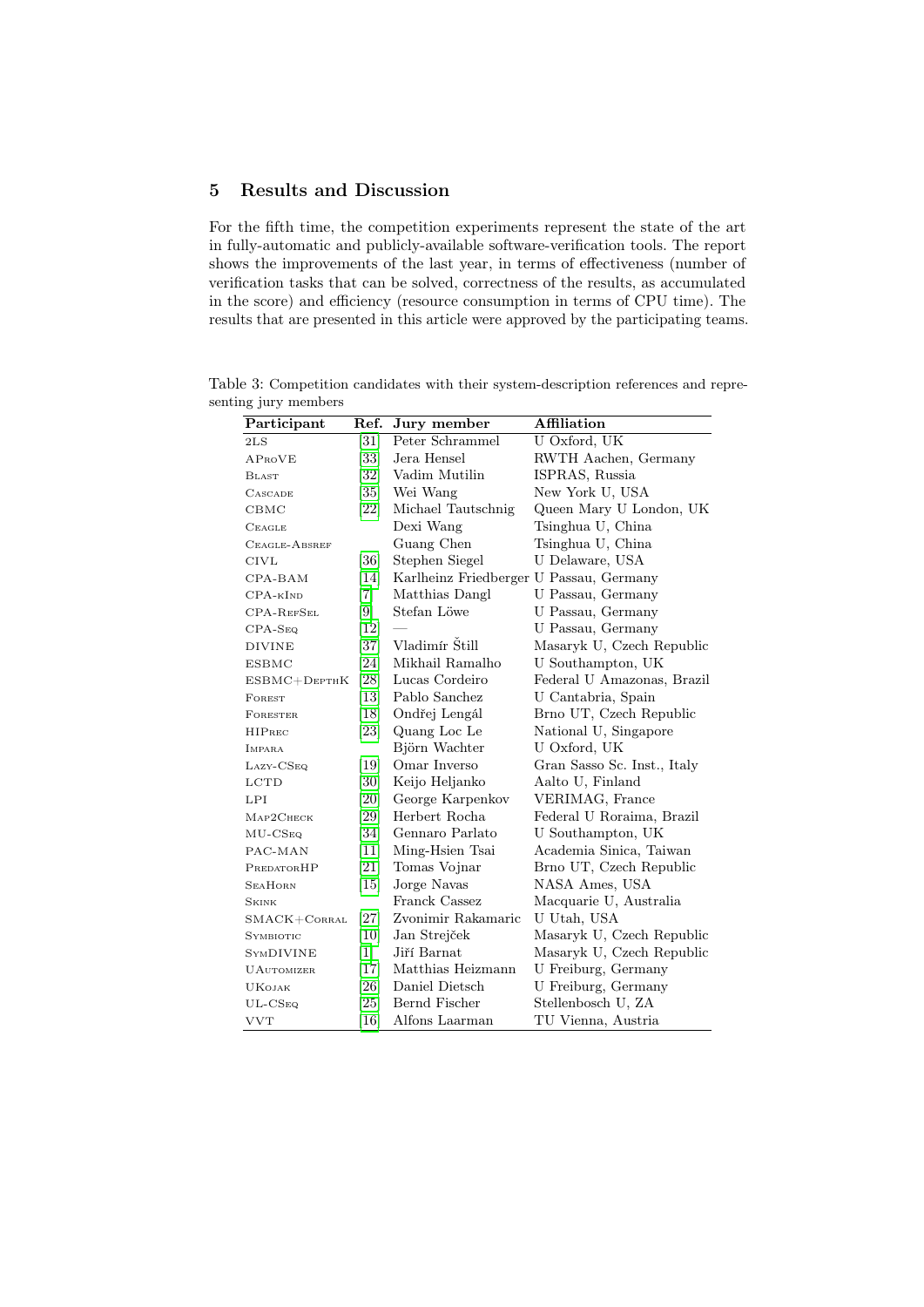<span id="page-7-0"></span>

| Verifier                | CEGAR        | Predicate Abstraction | Symbolic Execution | Bounded Model Checking  | k-Induction | Property-Directed Reach. | Explicit-Value Analysis  | Numeric. Interval Analysis | Shape Analysis | Separation Logic | <b>Bit-Precise Analysis</b> | <b>ARG-Based Analysis</b> | Lazy Abstraction | Interpolation                | Automata-Based Analysis | Concurrency Support | <b>Kanking Functions</b> |
|-------------------------|--------------|-----------------------|--------------------|-------------------------|-------------|--------------------------|--------------------------|----------------------------|----------------|------------------|-----------------------------|---------------------------|------------------|------------------------------|-------------------------|---------------------|--------------------------|
| 2LS                     |              |                       |                    |                         |             |                          |                          | $\overline{\checkmark}$    |                |                  | $\overline{\checkmark}$     |                           |                  |                              |                         |                     | $\checkmark$             |
| APROVE                  |              | Ī                     | ✓                  |                         |             |                          | ✓<br>✓                   | ✓                          |                |                  | ✓                           | Ī                         |                  | ✓                            |                         |                     |                          |
| <b>BLAST</b><br>CASCADE | ✓            |                       | ✓                  | ✓                       |             |                          |                          |                            |                |                  | ✓                           |                           | ✓                |                              |                         |                     |                          |
| CBMC                    |              |                       |                    | ✓                       | ✓           |                          |                          |                            |                |                  | ✓                           |                           |                  |                              |                         | ✓                   |                          |
| <b>CEAGLE</b>           |              |                       |                    | ✓                       |             |                          |                          |                            |                |                  | ✓                           |                           |                  |                              |                         |                     |                          |
| CEAGLE-ABSREF           | √            | ✓                     |                    | $\overline{\checkmark}$ |             |                          |                          |                            |                |                  | ✓                           |                           | ✓                | ✓                            |                         |                     |                          |
| <b>CIVL</b>             |              |                       | ✓                  | $\checkmark$            |             |                          |                          | ✓                          |                |                  |                             |                           |                  |                              |                         | ✓                   |                          |
| CPA-BAM                 | ✓            | ✓                     |                    |                         |             |                          | ✓                        |                            |                |                  | ✓                           |                           | ✓                | ✓                            |                         |                     |                          |
| $CPA - KIND$            | ✓            | J                     |                    | ✓                       | ✓           |                          | J                        | ✓                          |                |                  | ✓                           |                           | ✓                | ✓                            |                         |                     |                          |
| CPA-REFSEL              | ✓            | ✓                     |                    |                         |             |                          | ✓                        |                            |                |                  | ✓                           | ✓                         | ✓                | $\overline{\checkmark}$      |                         |                     |                          |
| $CPA-SEQ$               | ✓            | $\checkmark$          | ✓                  | ✓                       | ✓           |                          | ✓                        | ✓                          | ✓              |                  | ✓                           | ✓                         | ✓                | ✓                            |                         | ✓                   |                          |
| <b>DIVINE</b>           |              |                       |                    |                         |             |                          | $\overline{\mathcal{L}}$ |                            |                |                  | ✓                           |                           |                  |                              | ✓                       |                     |                          |
| <b>ESBMC</b>            |              |                       |                    | ✓                       |             |                          |                          |                            |                |                  | ✓                           |                           |                  |                              |                         | ✓                   |                          |
| $ESBMC+DEPTHK$          |              |                       |                    | Ī                       | ✓           |                          |                          |                            |                |                  | ✓                           |                           |                  |                              |                         | ✓                   |                          |
| FOREST                  |              |                       | ✓                  | ✓                       |             |                          |                          |                            |                |                  | ✓                           |                           |                  |                              |                         |                     |                          |
| FORESTER                | ✓            |                       |                    |                         |             |                          |                          |                            | ✓              |                  |                             |                           |                  |                              | ✓                       |                     |                          |
| <b>HIPREC</b>           |              |                       |                    |                         |             |                          |                          |                            | ✓              | ✓                |                             |                           |                  |                              |                         |                     |                          |
| IMPARA                  |              |                       | ✓                  |                         |             |                          | ✓                        | Ī                          |                |                  | ✓                           |                           | ✓                | ✓                            |                         | ✓                   |                          |
| LAZY-CSEQ               |              |                       |                    | ✓                       |             |                          |                          |                            |                |                  | ✓                           |                           |                  |                              |                         | ✓                   |                          |
| <b>LCTD</b>             | ✓            |                       | $\checkmark$       |                         |             |                          |                          |                            |                |                  | ✓                           |                           |                  |                              |                         |                     |                          |
| LPI                     | ✓            |                       |                    |                         | ✓           |                          |                          | ✓                          |                |                  |                             | ✓                         | ✓                |                              |                         |                     |                          |
| МАР2СНЕСК               |              |                       |                    | $\checkmark$            |             |                          |                          |                            |                |                  | ✓                           |                           |                  |                              |                         |                     |                          |
| MU-CSEQ                 |              |                       |                    | ✓                       |             |                          |                          |                            |                |                  | ✓                           |                           |                  |                              |                         | ✓                   |                          |
| PAC-MAN                 |              |                       | ✓                  |                         |             |                          |                          |                            |                |                  |                             |                           |                  |                              | ✓                       |                     |                          |
| PREDATORHP              |              |                       |                    |                         |             |                          |                          |                            | ✓              |                  |                             |                           |                  |                              |                         |                     |                          |
| <b>SEAHORN</b>          |              |                       |                    | ✓                       |             |                          |                          | ✓                          |                |                  |                             | ✓                         | ✓                | √                            |                         |                     |                          |
| <b>SKINK</b>            | $\checkmark$ |                       |                    |                         |             |                          | J                        |                            |                |                  |                             |                           |                  | ✓                            | ✓                       |                     |                          |
| $SMACK+CORRAL$          | ✓            |                       |                    | Ī                       |             | ✓                        |                          |                            |                |                  | ✓                           |                           | ✓                |                              |                         | ✓                   |                          |
| SYMBIOTIC               |              |                       | ✓                  |                         |             |                          |                          |                            |                |                  |                             |                           |                  |                              |                         |                     |                          |
| SYMDIVINE               |              |                       | ✓                  |                         |             |                          | ✓                        |                            |                |                  | ✓                           |                           |                  |                              | $\checkmark$            |                     |                          |
| <b>UAUTOMIZER</b>       | ✓            | ✓                     |                    |                         |             |                          |                          |                            |                |                  | ✓                           |                           | ✓                | ✓                            | ✓                       |                     | ✓                        |
| UKOJAK                  | ✓            | ✓<br>✓                |                    |                         |             |                          |                          |                            |                |                  | ✓                           |                           | ✓<br>✓           | ✓                            |                         |                     |                          |
| UL-CSEQ                 | ✓            | ✓                     |                    |                         |             |                          |                          |                            |                |                  |                             | ✓                         |                  | ✓<br>$\overline{\checkmark}$ |                         | ✓                   |                          |
| <b>VVT</b>              | ✓            |                       |                    | ✓                       |             | ✓                        | ✓                        |                            |                |                  |                             |                           |                  |                              |                         |                     |                          |

Table 4: Technologies and features that the verification tools offer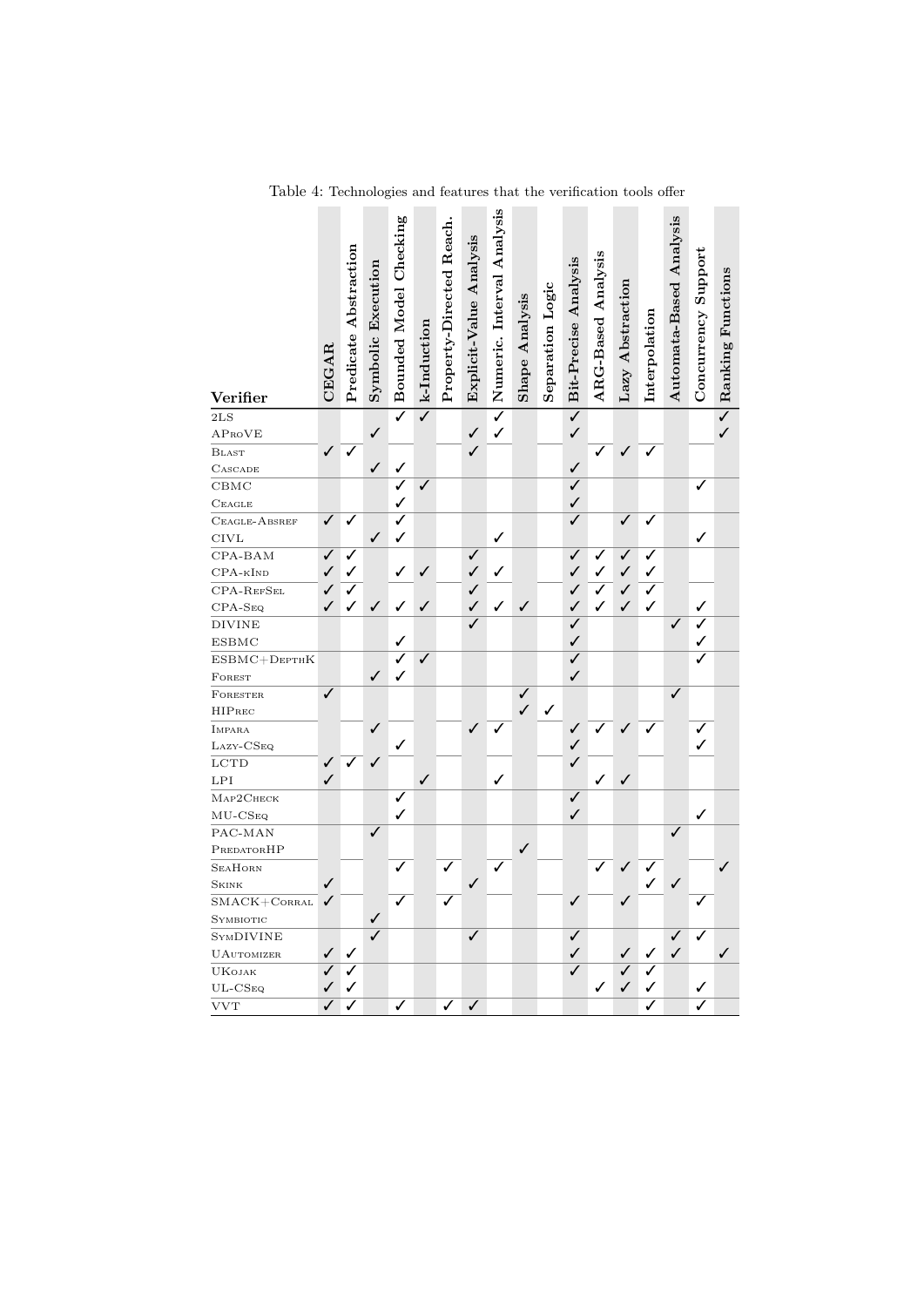Participating Verifiers. Table [3](#page-6-0) provides an overview of the participating competition candidates and Table [4](#page-7-0) lists the features and technologies that are used in the verification tools.

Computing Resources. The resource limits were the same as last year [\[5\]](#page-14-0): Each verification run was limited to 8 processing units (cores), 15 GB of memory, and 15 min of CPU time. The witness validation was limited to 2 processing units, 7 GB of memory, and 1.5 min of CPU time. The machines for running the experiments were different from last year, because we had to use 24 machines instead of eight. Each machine had two Intel Xeon E5-2650 v2 CPUs, with 16 processing units each, a frequency of 3.4 GHz, 135 GB of RAM, and a GNU/Linux operating system (x86 64-linux, Ubuntu 14.04 with Linux kernel 4.2). All verification runs were executed on a dedicated CPU, i.e., 8 processing units were assigned to the verification run, while the other 8 processing units were reserved and left idle.

One complete verification execution of the competition consisted of 313 benchmarks (each verifier on each selected category according to the opt-outs), summing up to 115 761 verification runs. Witness validation required 524 benchmarks (combinations of verifier, category with witness validation, and two validators) summing up to 50 249 validation runs. The consumed total CPU time for one competition run for verification only required a total of 319 days of CPU time. Each tool was executed several times, in order to make sure no installation issues occur during the execution.

Quantitative Results. Table [5](#page-9-0) presents the quantitative overview over all tools and all categories (HIPrec participated only in subcategory Recursive and LCTD only in subcategory  $BitVectorsReach)$ . The format of the table is similar to those of previous SV-COMP editions [\[5\]](#page-14-0), with the exception that due to the volume we now omit the CPU times. The tools are listed in alphabetical order; every table row lists the scores of one verifier for each category. We indicate the top-three candidates by formatting their scores in bold face and in larger font size. An empty table cell means that the verifier opted-out from the respective category. For the calculation of the score and for the ranking, the scoring schema in Table [2](#page-3-1) was applied, the scores for the meta categories were computed using normalized scores as defined in the report for SV-COMP'13 [\[3\]](#page-14-3). There were two categories for which the winner was decided based on the run time: in category *Concurrency*, all top-three verifiers achieved the maximum score of 1240 points, but the run time differed considerably; in category *Floats* the first and second both achieved a score of 136 points. More information (including formatted interactive tables, quantile plots for every category, and also the raw data in XML format) is available on the competition web-site. [10](#page-0-0)

Table [6](#page-10-0) reports the top-three verifiers for each category. The run time (column 'CPU Time') refers to successfully solved verification tasks (column 'Solved Tasks'). The columns 'False Alarms' and 'Wrong Proofs' report the number of verification tasks for which the tool reported wrong results: reporting an error path but the property holds (incorrect False) and claiming that the program fulfills the property although it actually contains a bug (incorrect True), respectively.

 $^{10}$ <http://sv-comp.sosy-lab.org/2016/results/>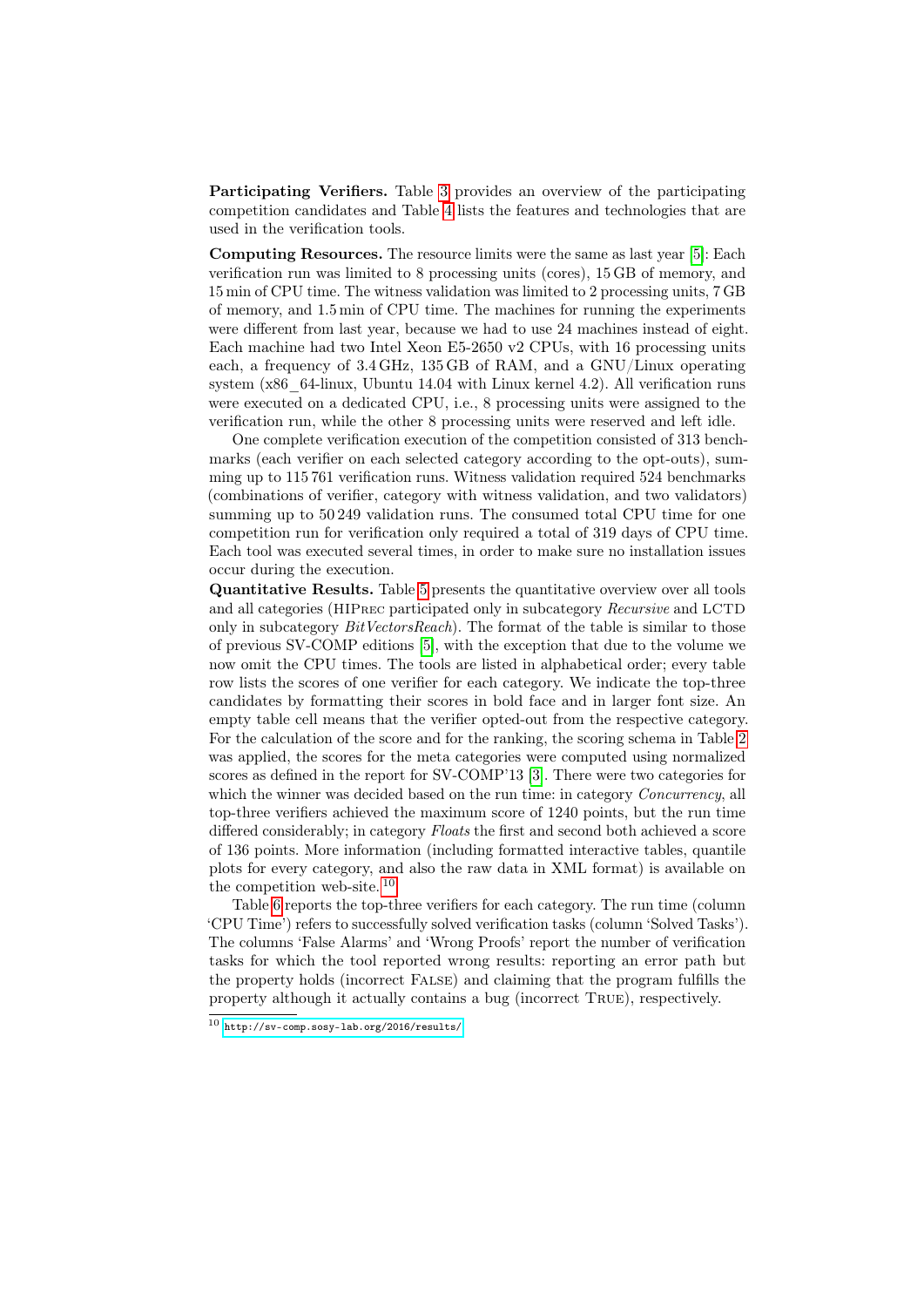<span id="page-9-0"></span>

| Verifier             | 316 points max.<br>.83 tasks<br>Arrays | 92 points max.<br><b>BitVectors</b><br>tasks<br>$\overline{60}$ | 382 points max.<br>239 tasks<br>Heap | 140 points max.<br>tasks<br>Floats | IntegersControlFlow<br>3629 points max.<br>2331 tasks | 129 points max<br>Termination<br>531 täsks | $1240$ points max.<br>1016 tasks<br>Concurrency | DeviceDriversLinux64<br>points max.<br>tasks<br>2120<br>397 | <b>FalsificationOverall</b><br>2371 points max.<br>tasks<br>6030 | 10855 points max.<br>5661 tasks<br>Overall |
|----------------------|----------------------------------------|-----------------------------------------------------------------|--------------------------------------|------------------------------------|-------------------------------------------------------|--------------------------------------------|-------------------------------------------------|-------------------------------------------------------------|------------------------------------------------------------------|--------------------------------------------|
| 2LS                  |                                        |                                                                 |                                      | 136                                | 1196                                                  |                                            |                                                 |                                                             | $-2438$                                                          | $-38205$                                   |
| APROVE               |                                        |                                                                 |                                      |                                    |                                                       | 909                                        |                                                 |                                                             |                                                                  |                                            |
| <b>BLAST</b>         |                                        |                                                                 |                                      |                                    | $-1653$                                               |                                            |                                                 | 2704                                                        |                                                                  |                                            |
| <b>CASCADE</b>       |                                        |                                                                 | 197                                  |                                    |                                                       |                                            |                                                 |                                                             |                                                                  |                                            |
| $\rm CBMC$           | 62                                     | 46                                                              | 8                                    | 134                                | $-1239$                                               |                                            | 882                                             | 1972                                                        | 391                                                              | 3386                                       |
| <b>CEAGLE</b>        |                                        |                                                                 |                                      | 136                                |                                                       |                                            |                                                 |                                                             |                                                                  |                                            |
| <b>CEAGLE-ABSREF</b> |                                        |                                                                 |                                      | 124                                |                                                       |                                            |                                                 |                                                             |                                                                  |                                            |
| <b>CIVL</b>          |                                        |                                                                 |                                      |                                    |                                                       |                                            | 1240                                            |                                                             |                                                                  |                                            |
| $CPA-BAM$            | -57                                    | 28                                                              | $-80$                                | 42                                 | 1822                                                  | $\boldsymbol{0}$                           | $\overline{0}$                                  | 2550                                                        | $-1218$                                                          | 1939                                       |
| CPA-KIND             | 3                                      | 77                                                              | 161                                  | 76                                 | 2095                                                  | $\boldsymbol{0}$                           | $\boldsymbol{0}$                                | 2350                                                        | 707                                                              | 4094                                       |
| <b>CPA-REFSEL</b>    |                                        |                                                                 |                                      | 35                                 | 1539                                                  | $\boldsymbol{0}$                           |                                                 | 0.3177                                                      | 36                                                               | 2157                                       |
| $CPA-SeQ$            | $-61$                                  | 87                                                              | 234                                  | 75                                 | 2652                                                  | $\boldsymbol{0}$                           | 282                                             | 2801                                                        | 496                                                              | 4794                                       |
| <b>DIVINE</b>        |                                        |                                                                 |                                      |                                    |                                                       |                                            | 951                                             |                                                             |                                                                  |                                            |
| <b>ESBMC</b>         | 190                                    | 84                                                              | 163                                  | $-15$                              | 1217                                                  | $\mathbf{0}$                               | 742                                             | 1688                                                        | 248                                                              | 4145                                       |
| $ESBMC+DEPTHK$       | 62                                     | 47                                                              | 58                                   | 7                                  | 1111                                                  | $\overline{0}$                             | 877                                             | 2009                                                        | 495                                                              | 3110                                       |
| <b>FOREST</b>        | $-970$                                 |                                                                 | $-1263$                              |                                    |                                                       |                                            | $-20613$                                        |                                                             |                                                                  |                                            |
| <b>FORESTER</b>      |                                        |                                                                 | 86                                   |                                    |                                                       |                                            |                                                 |                                                             |                                                                  |                                            |
| <b>HIPREC</b>        |                                        |                                                                 |                                      |                                    |                                                       |                                            |                                                 |                                                             |                                                                  |                                            |
| <b>IMPARA</b>        |                                        | $-592$                                                          |                                      | 132                                | $-1524$                                               |                                            | 42                                              |                                                             |                                                                  |                                            |
| LAZY-CSEQ            |                                        |                                                                 |                                      |                                    |                                                       |                                            | 1240                                            |                                                             |                                                                  |                                            |
| <b>LCTD</b>          |                                        |                                                                 |                                      |                                    |                                                       |                                            |                                                 |                                                             |                                                                  |                                            |
| LPI                  |                                        |                                                                 |                                      |                                    | 1804                                                  |                                            |                                                 | 2107                                                        |                                                                  |                                            |
| MAP2CHECK            |                                        |                                                                 | $-121$                               |                                    |                                                       |                                            |                                                 |                                                             |                                                                  |                                            |
| $MU-CSEQ$            |                                        |                                                                 |                                      |                                    |                                                       |                                            | 1240                                            |                                                             |                                                                  |                                            |
| PAC-MAN              |                                        |                                                                 |                                      | $-449$                             |                                                       |                                            |                                                 |                                                             |                                                                  |                                            |
| PREDATORHP           |                                        |                                                                 | 298                                  |                                    |                                                       |                                            |                                                 |                                                             |                                                                  |                                            |
| <b>SEAHORN</b>       | $-301$                                 | -131                                                            | $-257$                               | 0                                  | 1572                                                  |                                            | 504 -24659                                      | 1694                                                        | -4333                                                            | -22393                                     |
| <b>SKINK</b>         |                                        |                                                                 |                                      |                                    | 113                                                   |                                            |                                                 |                                                             |                                                                  |                                            |
| $s$ MACK $+$ CORRAL  | 146                                    | 44                                                              | 155                                  | $\mathbf{0}$                       | 2013                                                  | 0                                          | 999                                             | 2206                                                        | 800                                                              | 4223                                       |
| SYMBIOTIC            | 101                                    | $-2$                                                            | $105\,$                              | $-18$                              | 633                                                   | $\overline{0}$                             | $\boldsymbol{0}$                                | 980                                                         | $-370$                                                           | 1223                                       |
| <b>SYMDIVINE</b>     |                                        |                                                                 |                                      |                                    |                                                       |                                            | $-135$                                          |                                                             |                                                                  |                                            |
| <b>UAUTOMIZER</b>    | 83                                     | 69                                                              | 169                                  | $\,2$                              | 1865                                                  | 895                                        |                                                 | 2686                                                        |                                                                  | 823 4843                                   |
| <b>UKOJAK</b>        | 60                                     | 19                                                              | $31\,$                               | $\boldsymbol{0}$                   | 1096                                                  |                                            |                                                 | 937                                                         | $339\,$                                                          | 1407                                       |
| $UL-CEEQ$            |                                        |                                                                 |                                      |                                    |                                                       |                                            | 856                                             |                                                             |                                                                  |                                            |
| <b>VVT</b>           |                                        |                                                                 |                                      |                                    | $421\,$                                               |                                            | $1029\,$                                        |                                                             |                                                                  |                                            |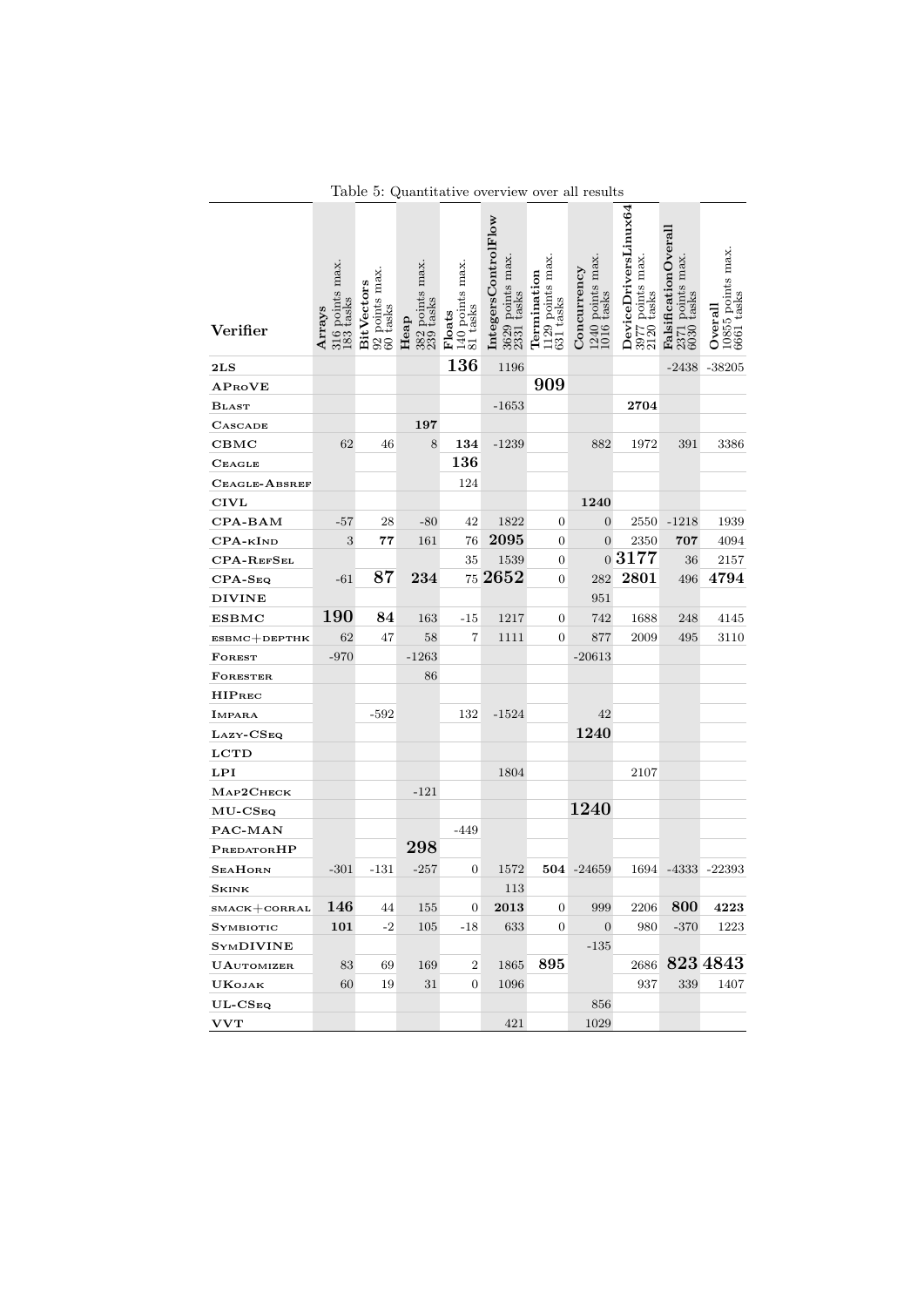| Rank              | Verifier                | Score | ${\bf CPU}$ | Solved   | False                      | Wrong          |
|-------------------|-------------------------|-------|-------------|----------|----------------------------|----------------|
|                   |                         |       | Time        |          | <b>Tasks Alarms Proofs</b> |                |
| Arrays            |                         |       |             |          |                            |                |
| 1                 | <b>ESBMC</b>            | 190   | $\!3.2\!$   | 131      | $\overline{2}$             |                |
| $\overline{2}$    | $SMACK + CORRAL$        | 146   | 2.5         | 111      |                            |                |
| 3                 | SYMBIOTIC               | 101   | .61         | 77       |                            |                |
| <b>BitVectors</b> |                         |       |             |          |                            |                |
| 1                 | $CPA-SeQ$               | 87    | 1.1         | 55       |                            |                |
| $\overline{2}$    | <b>ESBMC</b>            | 84    | .61         | 51       |                            |                |
| 3                 | $CPA - KIND$            | 77    | .67         | 47       |                            |                |
| Heap              |                         |       |             |          |                            |                |
| 1                 | PREDATORHP              | 298   | .31         | 211      | $\overline{2}$             |                |
| $\overline{2}$    | $CPA-SEQ$               | 234   | 1.1         | 188      | $\overline{4}$             |                |
| 3                 | $C$ ASCADE              | 197   | 2.7         | 140      | $\overline{2}$             |                |
| Floads            |                         |       |             |          |                            |                |
| 1                 | 2LS                     | 136   | $.98\,$     | 79       |                            |                |
| $\overline{2}$    | CEAGLE                  | 136   | 1.0         | 77       |                            |                |
| 3                 | CBMC                    | 134   | 5.0         | 78       |                            |                |
|                   | Integers ControlFlow    |       |             |          |                            |                |
| 1                 | $CPA-SeQ$               | 2652  | 35          | 1625     | $\mathbf{1}$               |                |
| $\overline{2}$    | $CPA - \kappa$ IND      | 2095  | 35          | 1278     |                            |                |
| 3                 | $SMACK + CORRAL$        | 2013  | 97          | 978      |                            | 4              |
|                   | Termination             |       |             |          |                            |                |
| 1                 | <b>APROVE</b>           | 909   | 4.8         | 500      |                            |                |
| $\overline{2}$    | <b>UAUTOMIZER</b>       | 895   | 3.2         | 503      |                            |                |
| 3                 | <b>SEAHORN</b>          | 504   | .97         | 323      |                            | $\overline{2}$ |
|                   | Concurrency             |       |             |          |                            |                |
| 1                 | $MU-CSEQ$               | 1240  | .93         | 1016     |                            |                |
| $\overline{2}$    | LAZY-CSEQ               | 1240  | 2.7         | 1016     |                            |                |
| 3                 | CIVL                    | 1240  | 7.8         | $1\,016$ |                            |                |
|                   | Device Drivers Linux 64 |       |             |          |                            |                |
| 1                 | CPA-REFSEL              | 3177  | 24          | 1646     | $\overline{2}$             |                |
| $\overline{2}$    | $CPA-SEQ$               | 2801  | 23          | 1458     | 4                          |                |
| 3                 | <b>BLAST</b>            | 2704  | 5.9         | 1547     | 13                         | 5              |
|                   | Falsification Overall   |       |             |          |                            |                |
| 1                 | <b>UAUTOMIZER</b>       | 823   | 7.0         | 381      | 1                          |                |
| $\overline{2}$    | $SMACK + CORRAL$        | 800   | 17          | 1140     | 26                         |                |
| 3                 | $CPA-KIND$              | 707   | 14          | 479      | $\overline{2}$             |                |
| Overall           |                         |       |             |          |                            |                |
| 1                 | <b>UAUTOMIZER</b>       | 4843  | 44          | 3 1 3 8  | 1                          | 5              |
| $\overline{2}$    | $CPA-SEQ$               | 4794  | 65          | 3535     | 16                         |                |
| 3                 | $SMACK + CORRAL$        | 4223  | 160         | 3464     | 26                         | 9              |

<span id="page-10-0"></span>Table 6: Overview of the top-three verifiers for each category (CPU time in h, rounded to two significant digits)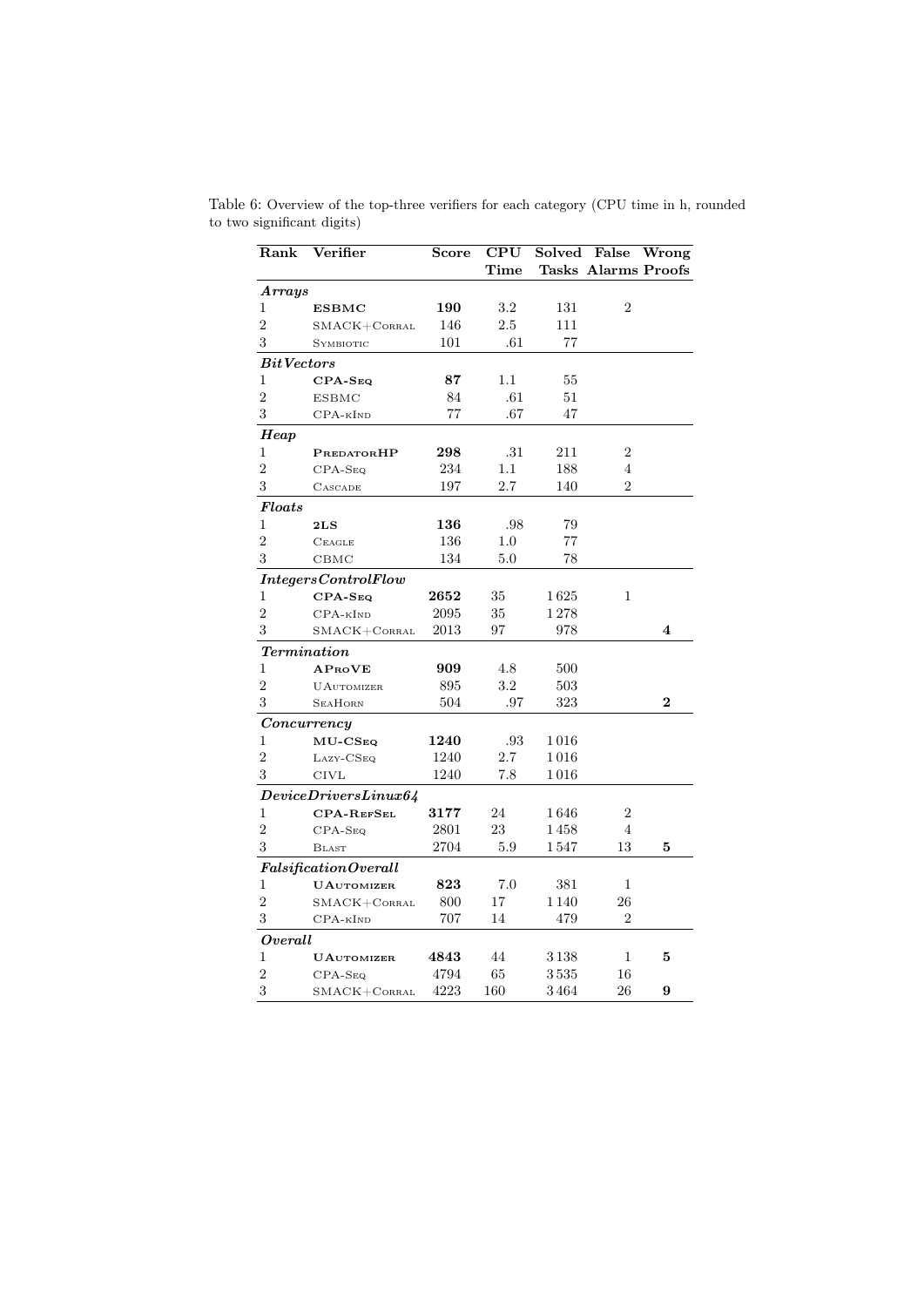Discussion of Scoring Schema and Normalization. The SV-COMP community considers it more difficult to compute correctness proofs compared to computing error paths (cf. Table [2:](#page-3-1) True yields 2 points, False yields 1 point) [\[2\]](#page-14-2). This has consequences on the final ranking: For example, AProVE won the category Termination although UAutomizer solved more verification tasks: AProVE solved 500, UAUTOMIZER solved 503 verification tasks. Both verifiers did not report any wrong results in this category. So the higher score of AProVE (score: 909) is due to its ability to compute more proofs than UAutomizer (score: 895), while UAUTOMIZER found more violations. APROVE computed 409 proofs and found 91 property violations, while UAutomizer computed 392 proofs and found 111 property violations. So in this case, the scoring schema provides a good mapping from the community's intuition to the ranking.

A similar observation can be made on the score normalization. The community considers the value of solving a verification task in a large category (many verification tasks) less than the value of solving a verification task in a small category (only a few verification tasks) [\[3\]](#page-14-3). The values for category *Overall* in Table [6](#page-10-0) illustrate the purpose of the score normalization: CPA-Seq solved 3 535 tasks, which is about 400 solved tasks more than the winner UAUTOMIZER could solve  $(3\,138)$ . So why did CPA-Seq not win the category? Because UAutomizer is better in the intuitive sense of 'overall': UAutomizer solved tasks more diversely, the 'overall' value of the verification work is higher. Most prominently, UAutomizer solved many tasks in category *Termination* which is not supported by CPA-SEQ. Similarly, in category  $FalsificationOverall$ , SMACK+Corral solved more tasks than UAUTOMIZER, but produced also a lot of false alarms and the tasks that SMACK+Corral solved were considered of less value (i.e., from large categories with many tasks). In these cases, the score normalization correctly maps the community's intuition.

Score-Based Quantile Functions for Quality Assessment. We use scorebased quantile functions [\[3\]](#page-14-3) because these visualizations make it easier to understand the results of the comparative evaluation. The competition web-site  $10$ includes such a plot for each category; as example, we illustrate the category Overall (all verification tasks) in Fig. [3](#page-12-0) and discuss the results below. A total of 13 verifiers participated in category *Overall* (only 6 the year before), for which the quantile plot shows the overall performance over all categories (scores for meta categories are normalized [\[3\]](#page-14-3)).

Overall Quality Measured in Scores (Right End of Graph). UAUTOMIZER is the winner of this category: the x-coordinate of the right-most data point represents the highest total score (and thus, the total value) of the completed verification work (cf. Table [6;](#page-10-0) right-most  $x$ -coordinates match the score values in the table).

Amount of Incorrect Verification Work (Left End of Graph). The left-most data points of the quantile functions represent the total negative score of a verifier (x-coordinate), i.e., the amount of incorrect and misleading verification work. Verifiers should start with a score close to zero; the winner UAutomizer is very good in this aspect, together with the second place CPA-kIND (the two right-most columns of category *Overall* in Table [6](#page-10-0) report the concrete numbers: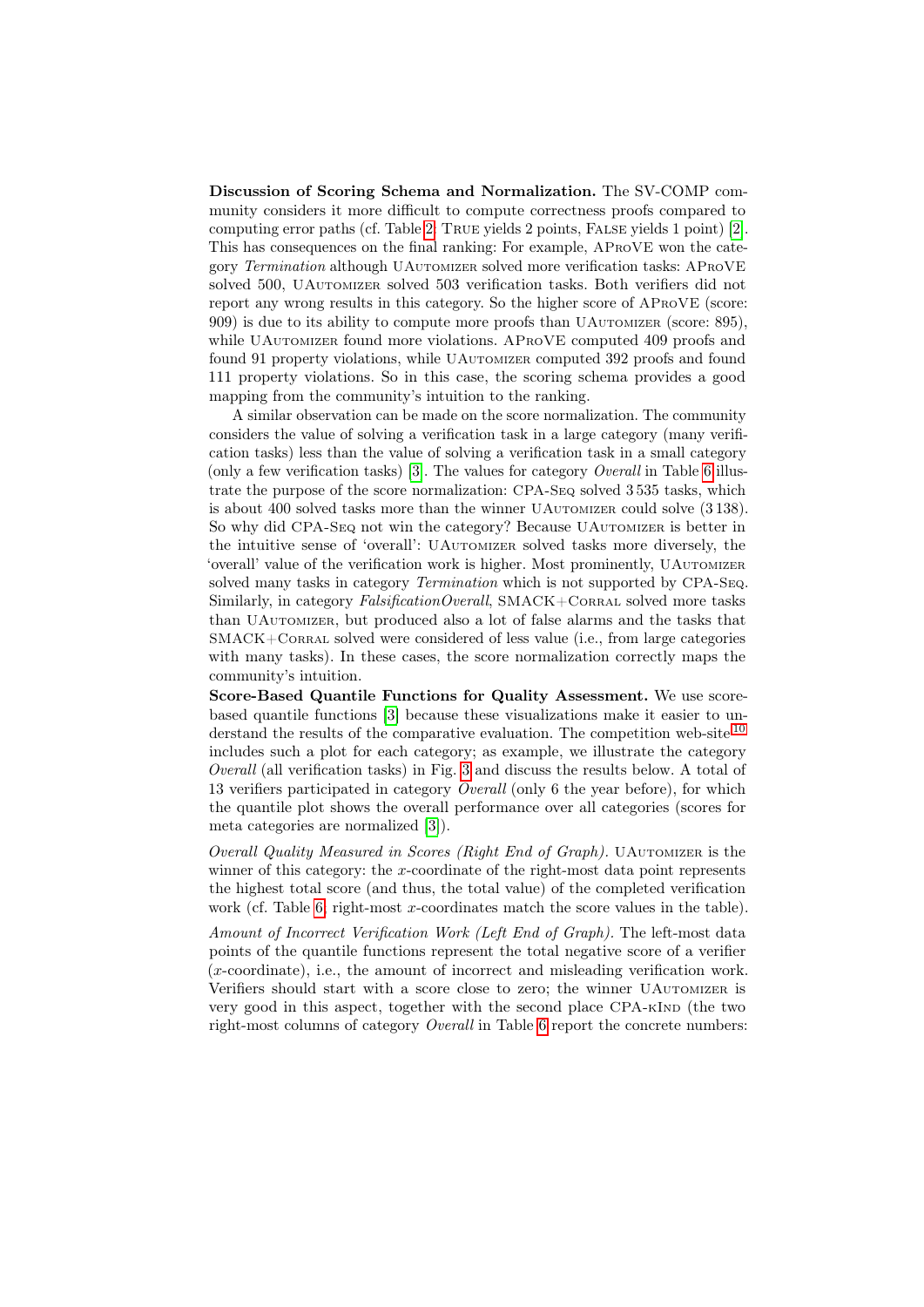<span id="page-12-0"></span>

Fig. 3: Quantile functions for category Overall. Each quantile function illustrates the quantile  $(x$ -coordinate) of the scores obtained by correct verification runs below a certain run time ( $y$ -coordinate). More details are given in a previous report [\[3\]](#page-14-3). A logarithmic scale is used for the time range from 1 s to 1000 s, and a linear scale is used for the time range between 0s and 1s.

only 1 and 16 false alarms, respectively, and 5 and 0 wrong proofs, for a total of 6 661 verification tasks).

Characteristics of the Verification Tools. Quantile plots also give hints on how a verification strategy works. For example, the horizontal lines show that some verifiers 'solve' a large quantity of verification tasks in the same run time, suggesting that an answer is given without the result being actually computed. A quick look at the wrapping execution scripts reveals that indeed a pre-mature answer is returned after 850 s or 880 s, respectively. This insight is one of the arguments for the community's goal to have each result supported by evidence, e.g., in the form of a verification witness.

Robustness, Soundness, and Completeness. Table [6](#page-10-0) shows in the last two columns that the best verifiers of each category report a low number of wrong verification results (compared to the large number of verification tasks), indicating the advancement of the state-of-the-art verification technology. In the three categories BitVectors, Floats, and Concurrency, the top-three verifiers did not report any wrong results.

Verifiable Witnesses. SV-COMP counts answers False (bug reports) only if the result contains a violation witness, which represents directions through the state space to easily recover an error path. All verifiers in categories that required witness validation supported the common exchange format for error witnesses, and produced error paths in that format. For SV-COMP 2016, we used two completely different witness validators: CPAchecker and UAutomizer.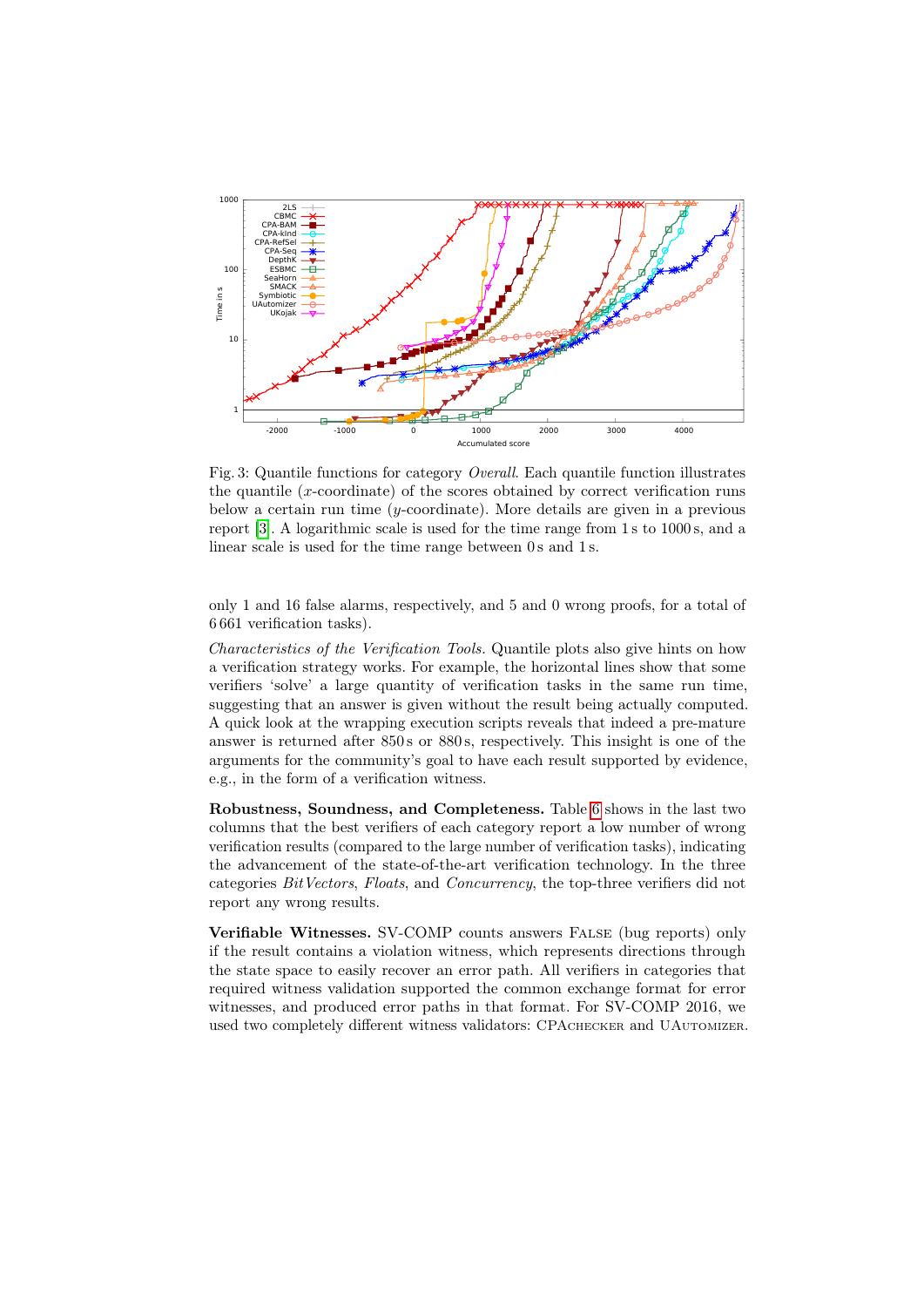<span id="page-13-0"></span>

| Table 7: Validation of Correctness Witnesses |                    |                       |                       |  |  |  |  |  |  |
|----------------------------------------------|--------------------|-----------------------|-----------------------|--|--|--|--|--|--|
|                                              | $\rm Verification$ |                       | Validation Validation |  |  |  |  |  |  |
|                                              |                    | CPACHECKER UAUTOMIZER |                       |  |  |  |  |  |  |
| Total tasks                                  | 3171               | 1950                  | 1950                  |  |  |  |  |  |  |
| Results TRUE                                 | 1950               | 1 0 2 9               | 1 1 4 9               |  |  |  |  |  |  |
| Confirmed witnesses                          |                    | $53\%$                | 59%                   |  |  |  |  |  |  |

Demonstration on Correctness Witnesses. The validation of the results for answers True was not yet considered, but is identified as the next open problem that the community should solve. As part of SV-COMP 2016, a demonstration category (i.e., without ranking and scores) was announced to explore the possibilities of validating correctness witnesses. Two teams participated, and the results are reported in Table [7.](#page-13-0) The table lists the results of a verification with CPAchecker (k-induction-based configuration) and the validation results of the correctness witnesses using the validators CPAchecker and UAutomizer. The first row reports the total number of verification tasks that were given as input. The verification was performed on an SV-COMP subset of 3 171 verification tasks from the categories IntegersControlFlow and DeviceDriversLinux64. The second row reports that for 1 950 verification tasks the expected and computed verification result was True. Those 1 950 verification tasks were given as input to the two validators, together with the correctness witness that the verification produced. CPAchecker was able to validate (i.e., re-verify with the given invariants from the witness)  $1029$  verification tasks  $(53\%)$  and UAUTOMIZER was able to validate 1 149 verification tasks  $(59\%)$ . More information is given in the detailed table on the web page. [11](#page-0-0) Considering the short time slot for developing the validators (in the context of the demonstration category), the achieved results show the high potential of this technology, and that it should be further developed and used in practice.

#### 6 Conclusion

SV-COMP 2016, the 5<sup>th</sup> edition of the Competition on Software Verification, attracted 35 participating teams from 16 countries, which is so far the largest number of participants (2012: 10, 2013: 11, 2014: 15, 2015: 22). The repository of verification tasks was consolidated and the number of verification tasks was increased (from  $5\,803$ ) to  $6\,661$  verification tasks. We used verifiable witnesses again to validate the bug reports, and the results False were counted towards the score only if the witness was confirmed. The number of witness validators was increased from one to two, which contributed to the trust and neutrality of SV-COMP's evaluation. SV-COMP 2016 is the so-far broadest overview of the state of the art in software verification. The large jury and the organizer made sure that the competition follows the high quality standards of the TACAS conference, in particular with respect to the important principles of fairness, community support, and transparency. Technical accuracy was ensured by using the benchmarking framework BenchExec.

 $11$  <http://sv-comp.sosy-lab.org/2016/witnesses/correctness-demo.html>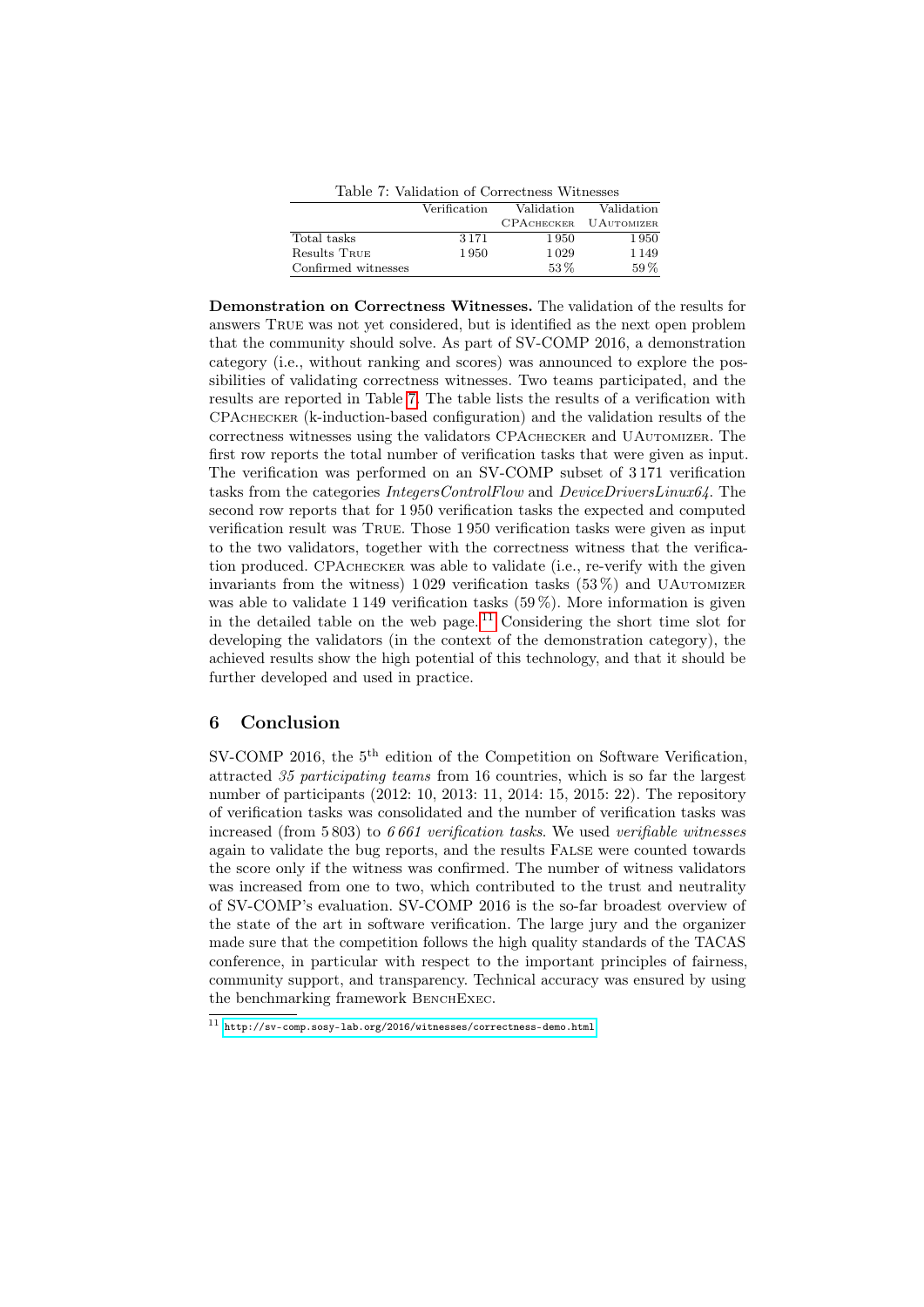#### References

- <span id="page-14-18"></span>1. P. Bauch, V. Havel, and J. Barnat. LTL model checking of LLVM bitcode with symbolic data. In Proc. MEMICS, pages 47–59. Springer, 2014.
- <span id="page-14-2"></span>2. [D. Beyer. Competition on software verification \(SV-COMP\). In](http://dx.doi.org/10.1007/978-3-642-28756-5_38) Proc. TACAS, [LNCS 7214, pages 504–524. Springer, 2012.](http://dx.doi.org/10.1007/978-3-642-28756-5_38)
- <span id="page-14-3"></span>3. [D. Beyer. Second competition on software verification. In](http://dx.doi.org/10.1007/978-3-642-36742-7_43) Proc. TACAS, LNCS 7795, [pages 594–609. Springer, 2013.](http://dx.doi.org/10.1007/978-3-642-36742-7_43)
- <span id="page-14-1"></span>4. [D. Beyer. Status report on software verification. In](http://dx.doi.org/10.1007/978-3-642-54862-8_25) Proc. TACAS, LNCS 8413, [pages 373–388. Springer, 2014.](http://dx.doi.org/10.1007/978-3-642-54862-8_25)
- <span id="page-14-0"></span>5. [D. Beyer. Software verification and verifiable witnesses. In](http://dx.doi.org/10.1007/978-3-662-46681-0_31) Proc. TACAS, [LNCS 9035, pages 401–416. Springer, 2015.](http://dx.doi.org/10.1007/978-3-662-46681-0_31)
- <span id="page-14-4"></span>6. [D. Beyer, M. Dangl, D. Dietsch, M. Heizmann, and A. Stahlbauer. Witness](http://dx.doi.org/10.1145/2786805.2786867) [validation and stepwise testification across software verifiers. In](http://dx.doi.org/10.1145/2786805.2786867) Proc. FSE, pages [721–733. ACM, 2015.](http://dx.doi.org/10.1145/2786805.2786867)
- <span id="page-14-7"></span>7. [D. Beyer, M. Dangl, and P. Wendler. Boosting k-induction with continuously-refined](http://dx.doi.org/10.1007/978-3-319-21690-4_42) invariants. In Proc. CAV[, LNCS 9206, pages 622–640. Springer, 2015.](http://dx.doi.org/10.1007/978-3-319-21690-4_42)
- <span id="page-14-5"></span>8. [D. Beyer, S. Löwe, and P. Wendler. Benchmarking and resource measurement. In](http://dx.doi.org/10.1007/978-3-319-23404-5_12) Proc. SPIN[, LNCS 9232, pages 160–178. Springer, 2015.](http://dx.doi.org/10.1007/978-3-319-23404-5_12)
- <span id="page-14-8"></span>9. [D. Beyer, S. Löwe, and P. Wendler. Refinement selection. In](http://dx.doi.org/10.1007/978-3-319-23404-5_3) Proc. SPIN, LNCS 9232, [pages 20–38. Springer, 2015.](http://dx.doi.org/10.1007/978-3-319-23404-5_3)
- <span id="page-14-17"></span>10. M. Chalupa, M. Jonáš, J. Slaby, J. Strejček, and M. Vitovská. Symbiotic 3: New slicer and error-witness generation (competition contribution). In Proc. TACAS. Springer, 2016.
- <span id="page-14-14"></span>11. Y.-F. Chen, C. Hsieh, O. Lengál, T.-J. Lii, M.-H. Tsai, B.-Y. Wang, and F. Wang. Learning-based verification and model synthesis. In Proc. ICSE, 2016.
- <span id="page-14-9"></span>12. M. Dangl, S. Löwe, and P. Wendler. CPAchecker with support for recursive programs and floating-point arithmetic. In Proc. TACAS. Springer, 2015.
- <span id="page-14-10"></span>13. P. G. de Aledo and P. Sanchez. Framework for embedded system verification (competition contribution). In Proc. TACAS. Springer, 2015.
- <span id="page-14-6"></span>14. K. Friedberger. CPA-BAM: Block-abstraction memoization with value analysis and predicate analysis (competition contribution). In Proc. TACAS. Springer, 2016.
- <span id="page-14-16"></span>15. A. Gurfinkel, T. Kahsai, and J. A. Navas. SeaHorn: A framework for verifying C programs (competition contribution). In Proc. TACAS. Springer, 2015.
- <span id="page-14-20"></span>16. H. Günther, A. Laarman, and G. Weissenbacher. Vienna Verification Tool: IC3 for parallel software (competition contribution). In Proc. TACAS. Springer, 2016.
- <span id="page-14-19"></span>17. M. Heizmann, D. Dietsch, M. Greitschus, J. Leike, B. Musa, C. Schätzle, and A. Podelski. Ultimate Automizer with two-track proofs (competition contribution). In Proc. TACAS. Springer, 2016.
- <span id="page-14-11"></span>18. M. Hruška, L. Holík, O. Lengál, A. Rogalewicz, J. Šimáček, and T. Vojnar. Run forester, run backwards! (competition contribution). In Proc. TACAS. Springer, 2016.
- <span id="page-14-12"></span>19. O. Inverso, E. Tomasco, B. Fischer, S. La Torre, and G. Parlato. Bounded model checking of multi-threaded C programs via lazy sequentialization. In Proc. CAV, LNCS 8559, pages 585–602. Springer, 2014.
- <span id="page-14-13"></span>20. E. G. Karpenkov, D. Monniaux, and P. Wendler. Program analysis with local policy iteration. In Proc. VMCAI, pages 127–146. Springer, 2016.
- <span id="page-14-15"></span>21. M. Kotoun, P. Peringer, V. Šoková, and T. Vojnar. Optimized Predators and the SV-COMP heap and memory safety benchmark (competition contribution). In Proc. TACAS. Springer, 2016.